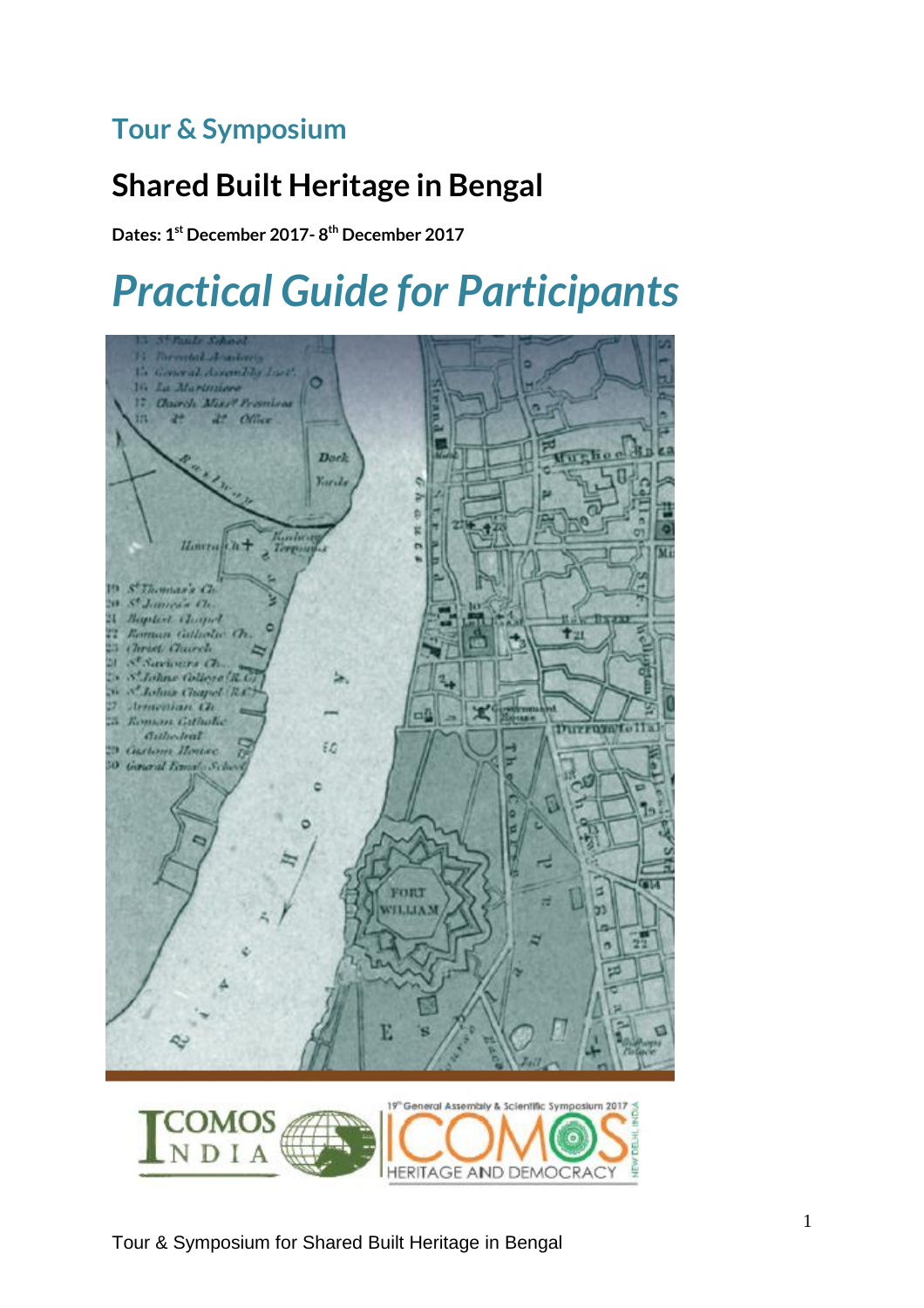### **HOTEL**

#### **Stay at Kolkata : Chowdhury Guest House**



#### **55 Chowringhee Road, Kolkata - 700 071 (Walk north from Exide Crossing/Rabindra Sadan Metro Station)**

**Phone:** +91 33 228218172, +91 33 22828554 / 5, (M) +91 9831769155, 9231580965 **mail:** [chowdhuryguesthouse@gmail.com](mailto:chowdhuryguesthouse@gmail.com)

Website: [www.cguesthouse.com](http://www.cguesthouse.com/)

Daily breakfastand selected dinner buffets, as per given schedule: *Maharaja Restaurant Adjoining Chowdhury Guest House*

#### **Stay at Berhampore : Fame Hotel**

24/A/7 Kalikapur Road, Shilpo Taluk (beside Berhampore Railway station and Meen Bhawan) Berhampore, Murshidabad, West Bengal *[www.thefamehotel.com](http://www.thefamehotel.com/)*

Berhampore Hotel to Azimganj travel time : 1 hour

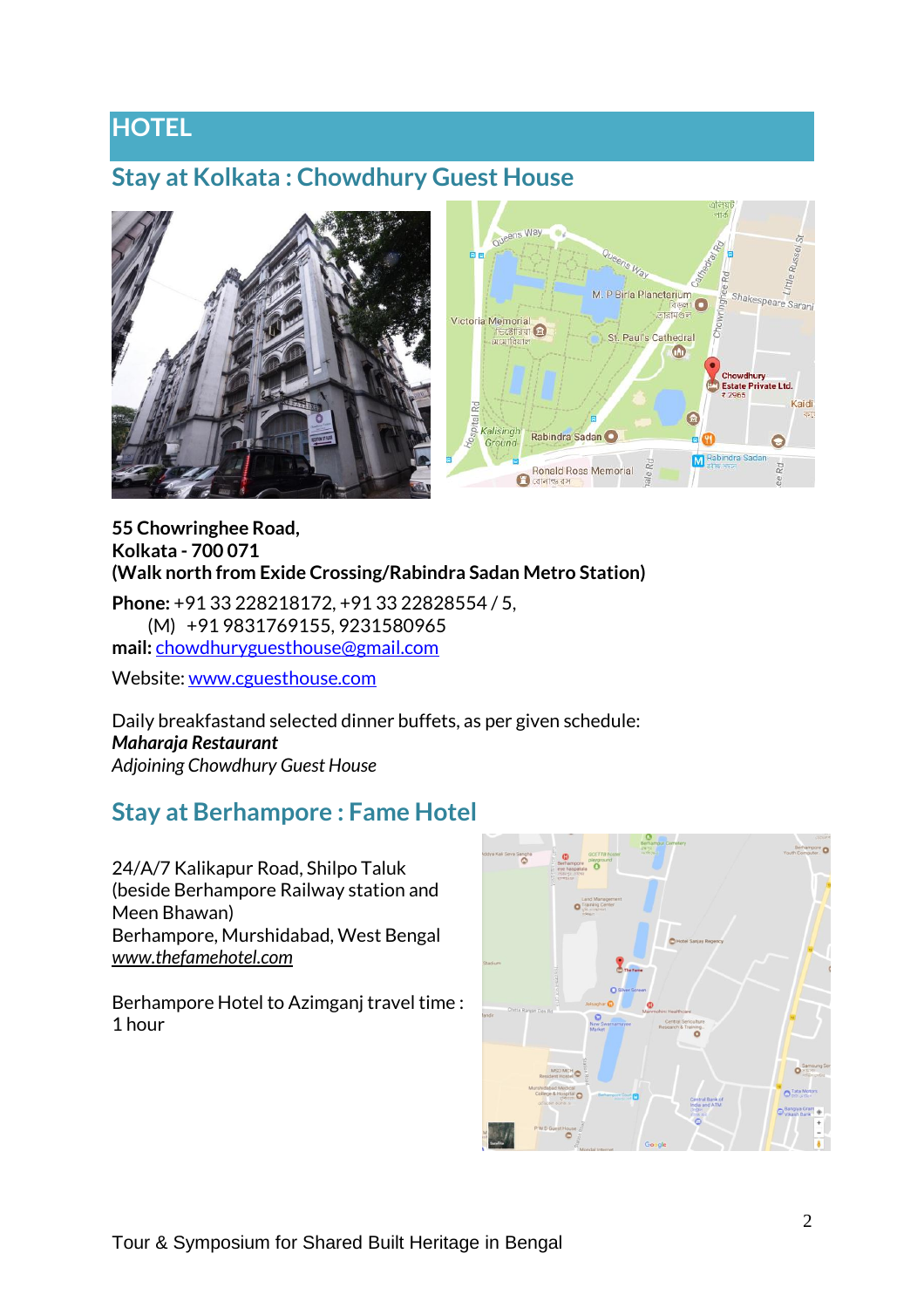### **SYMPOSIUM VENUE**

### **Rabindranath Tagore Centre,**

Indian Council for Cultural Relations (ICCR),

9A, Ho Chi Minh Sarani, Kolkata - 700 071

Tel: 033-22822895, 22823431, 22872680 Fax: 033-22870028 / 4890 E-mail:*iccrcal@gmail.com* Website: www.tagorecentreiccr.org

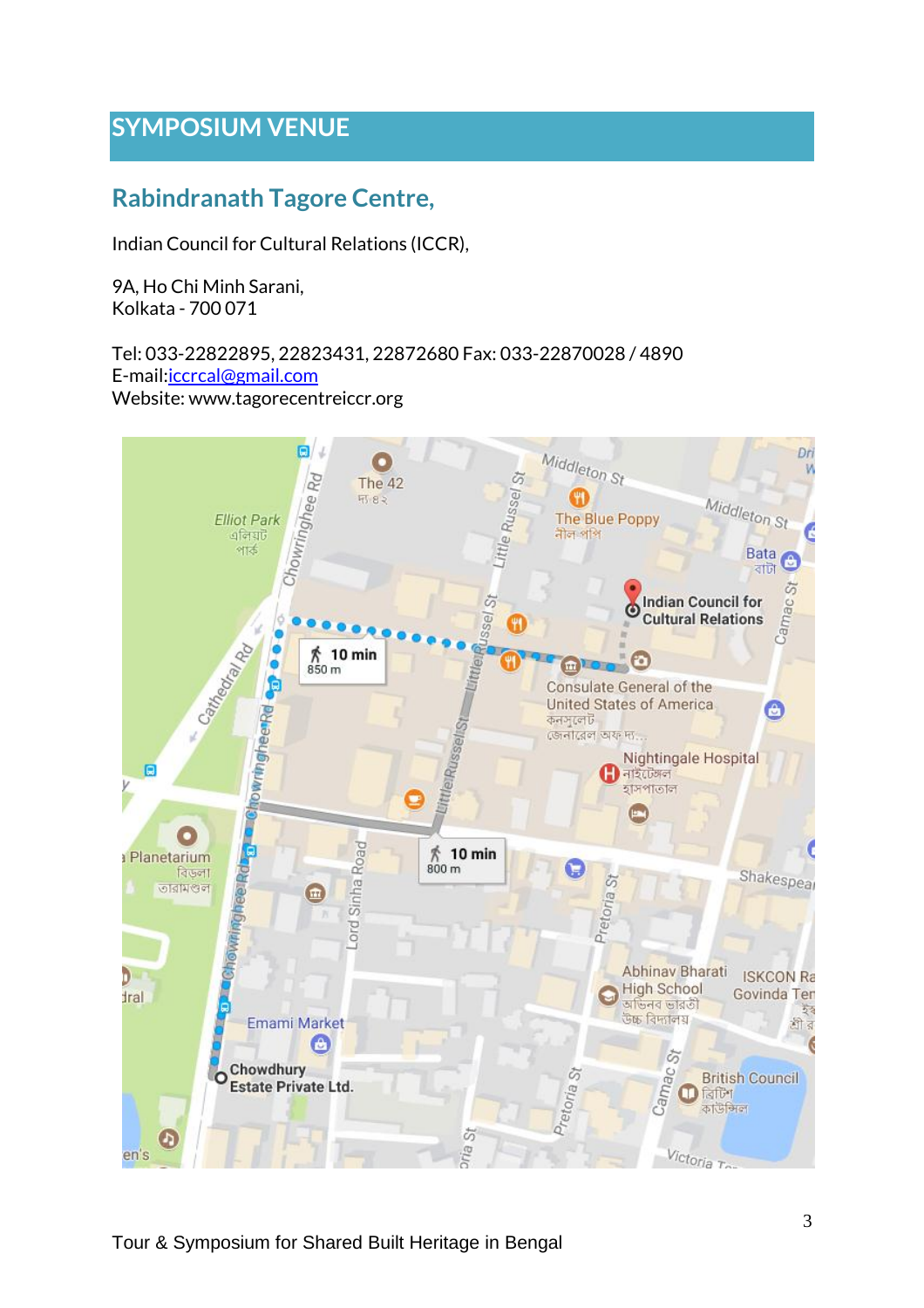### **WELCOME DINNER**

### **Calcutta Swimming Club**

#### 1, Strand Road, Kolkata – 700001

#### http://www.calcuttaswimmingclub.com/



#### *Bus Pick and Drop*

Timings:

6:30 PM: From Chowdhury Guest House for Calcutta Swimming Club

10:30 PM: From Calcutta Swimming Club for Chowdhury Guest House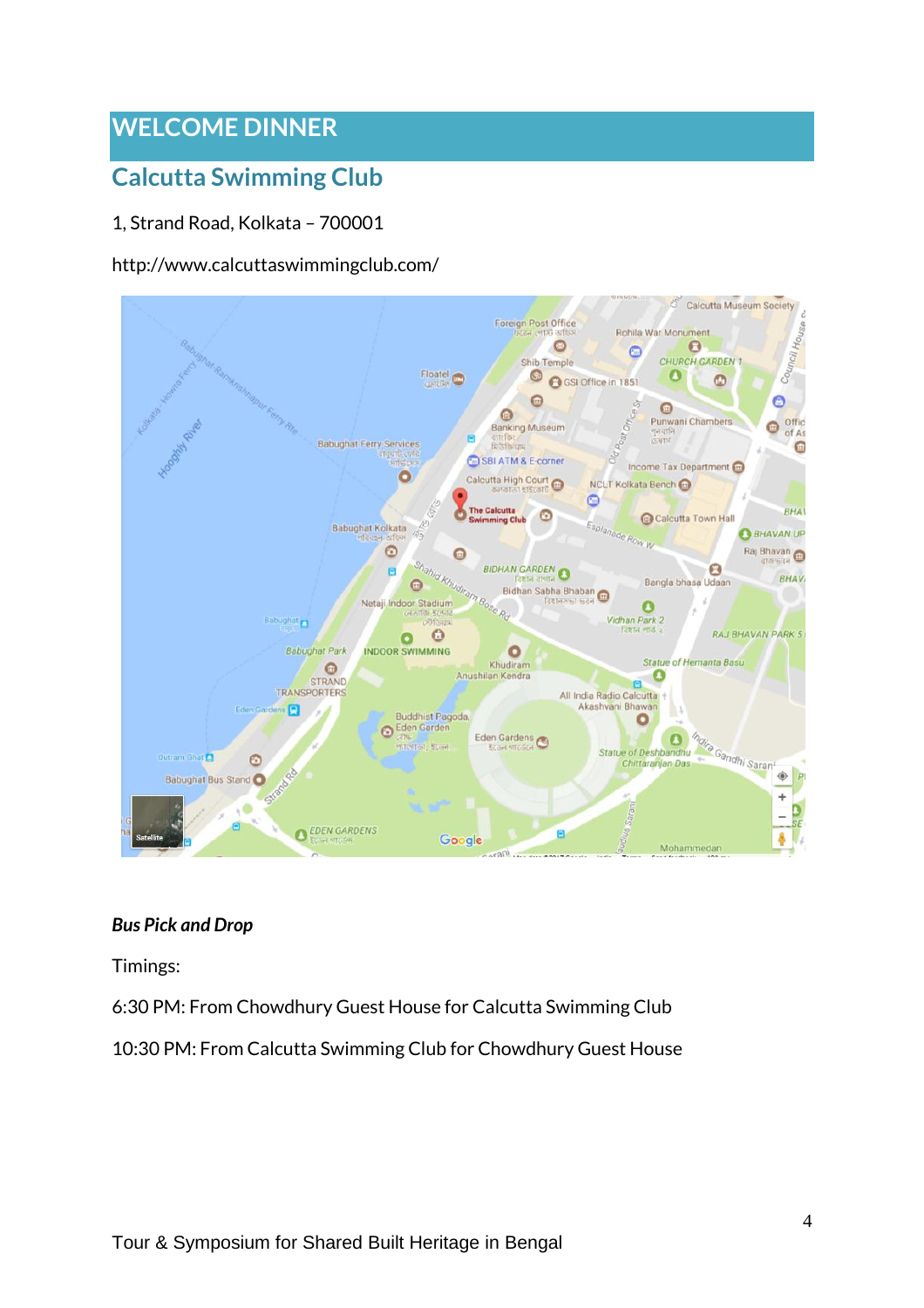#### **TRANSPORT**

#### ARRIVAL AT **: Netaji Subash Chandra Bose International Terminal**

#### **Taxito Chowdhury Guest House:**

Pre-Paid from International Terminal Rs 350/- ( Time 1hr 10 min) App Based Cab Service (Uber/ Ola) Rs 300/- ( Time 1hr 10 min)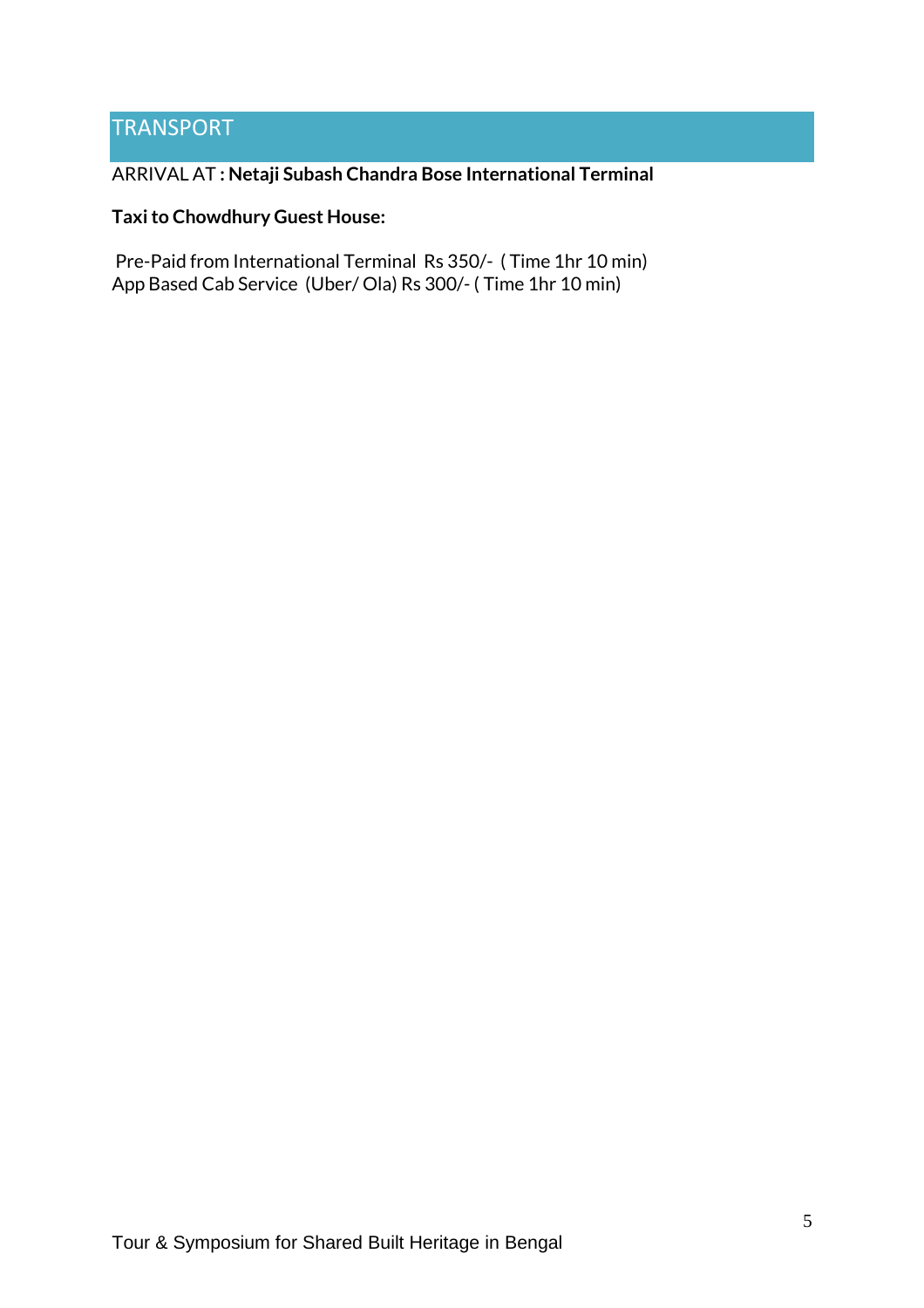| Day       | <b>Time</b>           | <b>Detail</b>                                           | <b>Venue</b>                                        |
|-----------|-----------------------|---------------------------------------------------------|-----------------------------------------------------|
|           |                       |                                                         |                                                     |
| 1.12.2017 |                       | Arrive at Calcutta (All Day)                            |                                                     |
| Friday    | 7:00 PM               | <b>Welcome Drinks &amp; Networking</b><br><b>Dinner</b> | Calcutta<br><b>Swimming Club</b>                    |
|           | 6:30 PM               | <b>Bus Departure from Hotel</b>                         | <b>Chowdhury Guest</b><br>House                     |
|           | 10:30 PM              | <b>Bus Departure from The</b><br>Calcutta Swimming Club |                                                     |
|           |                       |                                                         |                                                     |
| 2.12.2017 |                       | <b>Walking Tours of Kolkata</b>                         |                                                     |
|           | 7:00 AM               | <b>Bus Departure from Hotel</b>                         | Chowdhury Guest<br>House                            |
| Saturday  | 7:30 AM-9:30 AM       | Dalhousie SquareWalk                                    |                                                     |
|           | 9:30 AM-10:30 AM      | Local Breakfast                                         |                                                     |
|           | 10:30 AM-12:30 PM     | China Town Walk                                         |                                                     |
|           | 12:30 PM              | <b>Bus Departure for Park Street</b>                    |                                                     |
|           | $1:00$ PM $- 2:00$ PM | <b>Lunch at Park Street</b>                             | Venue to be<br>decided                              |
|           | 2:30 PM-3:30 PM       | <b>Scottish Cemetery Walk</b>                           |                                                     |
|           | 4:00 PM               | <b>Bus Departure for Hotel</b>                          |                                                     |
|           |                       | Dinner                                                  | Maharaja<br><b>Restaurant-Buffet</b><br>$(7-10$ PM) |
|           |                       |                                                         |                                                     |
| 3.12.2017 |                       | Day Trip to Srerampore,<br>Chandernagore, Chinsurah     |                                                     |
| Sunday    | 7:00 AM               | Bus Departure from Chowdhury<br><b>Guest House</b>      |                                                     |
|           | 9:00AM-9:30 AM        | <b>Breakfast at Chinsurah</b>                           | Banerjee Cabin                                      |
|           | 9:30 AM-11:30 AM      | <b>Walk around Chinsurah</b>                            |                                                     |
|           | 11:30 AM              | Bus Departs from Chinsurah                              | <b>Ghorir More</b>                                  |
|           | 12:00 PM-2:00 PM      | Walk around Chandernagore                               |                                                     |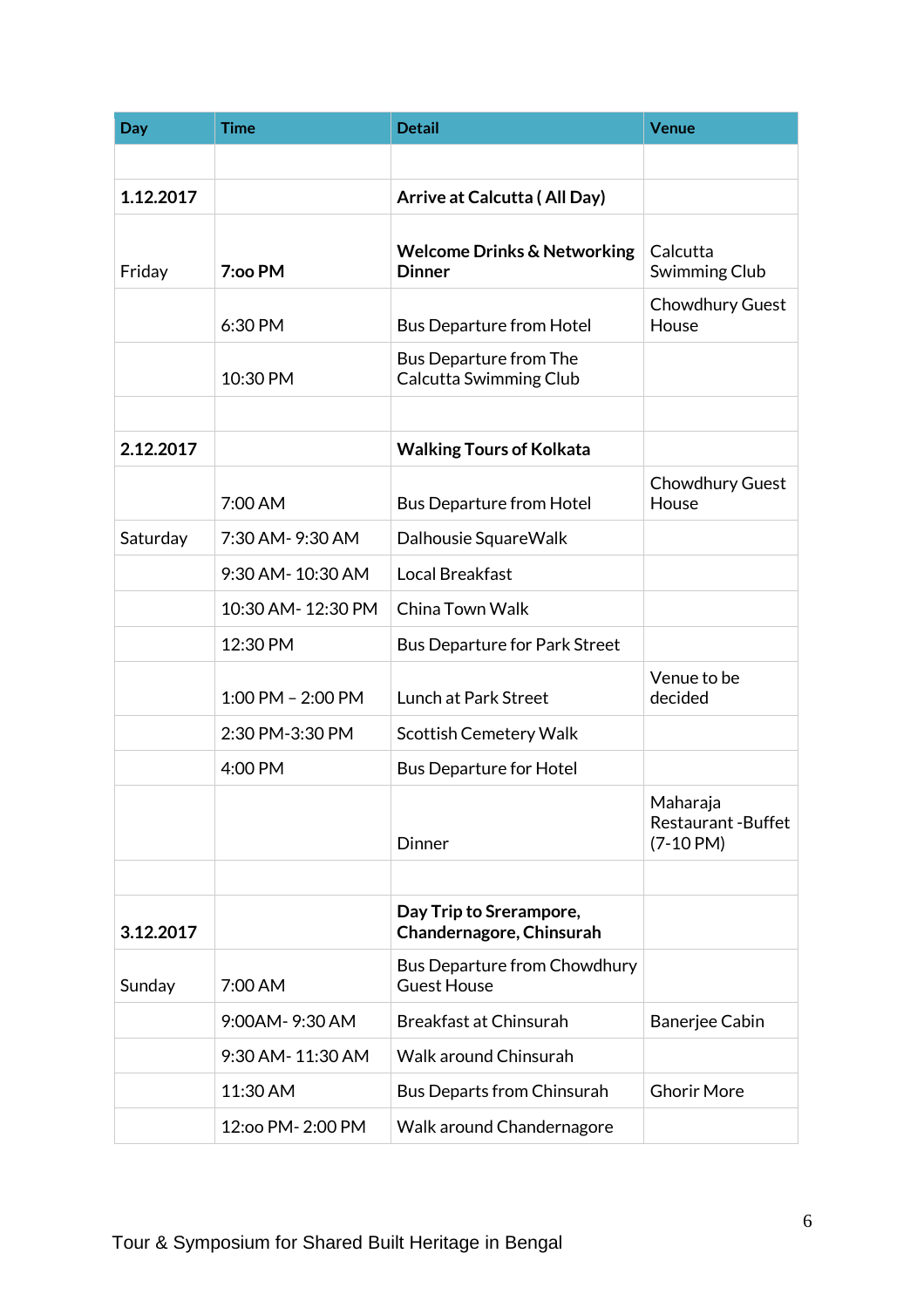| Day       | <b>Time</b>           | <b>Detail</b>                                      | <b>Venue</b>                                             |
|-----------|-----------------------|----------------------------------------------------|----------------------------------------------------------|
|           | 2:00 PM               | Lunch at Chandernagore                             | Shalimar/Red<br>Chillies Restaurant                      |
|           | 3:ooPM                | <b>Bus Departure from</b><br>Chandernagore         |                                                          |
|           | 3:30 PM-5:00 PM       | <b>Walk around Serampore</b>                       |                                                          |
|           | 5:00 PM               | Tea in Serampore                                   |                                                          |
|           | 5:30 PM               | <b>Bus Departure for Kolkata</b>                   |                                                          |
|           | 7:00 PM               | Arrival in Chowdhury Guest<br>House                |                                                          |
|           |                       | <b>Dinner</b>                                      | Maharaja<br>Restaurant-Buffet<br>$(7-10 PM)$             |
| 4.12.2017 | 8:30 AM-9:30 AM       | <b>Complimentary Breakfast</b>                     | Maharaja Buffet<br><b>Indian Council</b><br>for Cultural |
| Monday    | 9:30 AM-1:00 PM       | Symposium: Session 1                               | Relations (ICCR)                                         |
|           | 1:00 PM-2:00 PM       | Lunch                                              | <b>ICCR</b>                                              |
|           | 2:00 PM-5:00 PM       | Symposium: Session 2                               |                                                          |
|           |                       | <b>Free Evening</b>                                | Maharaja Buffet<br>$(7-10$ PM)                           |
| 5.12.2017 |                       | <b>Walking Tours of Kolkata</b>                    |                                                          |
| Tuesday   | 7:00 AM               | Bus Departure from Chowdhury<br><b>Guest House</b> |                                                          |
|           | 7:30 AM-9:30 AM       | Tour of Art Deco Calcutta                          |                                                          |
|           | 10:30AM-12:30 PM      | <b>Tour of Indian Botanical</b><br>Gardens         |                                                          |
|           | $1.00$ PM $- 2.00$ PM | Lunch at Flurys                                    |                                                          |
|           | 2:30 PM-5:00 PM       | North Calcutta Walk                                |                                                          |
|           | 5:00 PM - 7.00 PM     | <b>Cultural Programme</b>                          | Sovabazar<br>Natmandir                                   |
|           | 7:30 PM               | <b>Bus Departure for Hotel</b>                     | Chowdhury Guest<br>House                                 |
|           |                       | Dinner                                             | Maharaja Buffet<br>$(7-10$ PM)                           |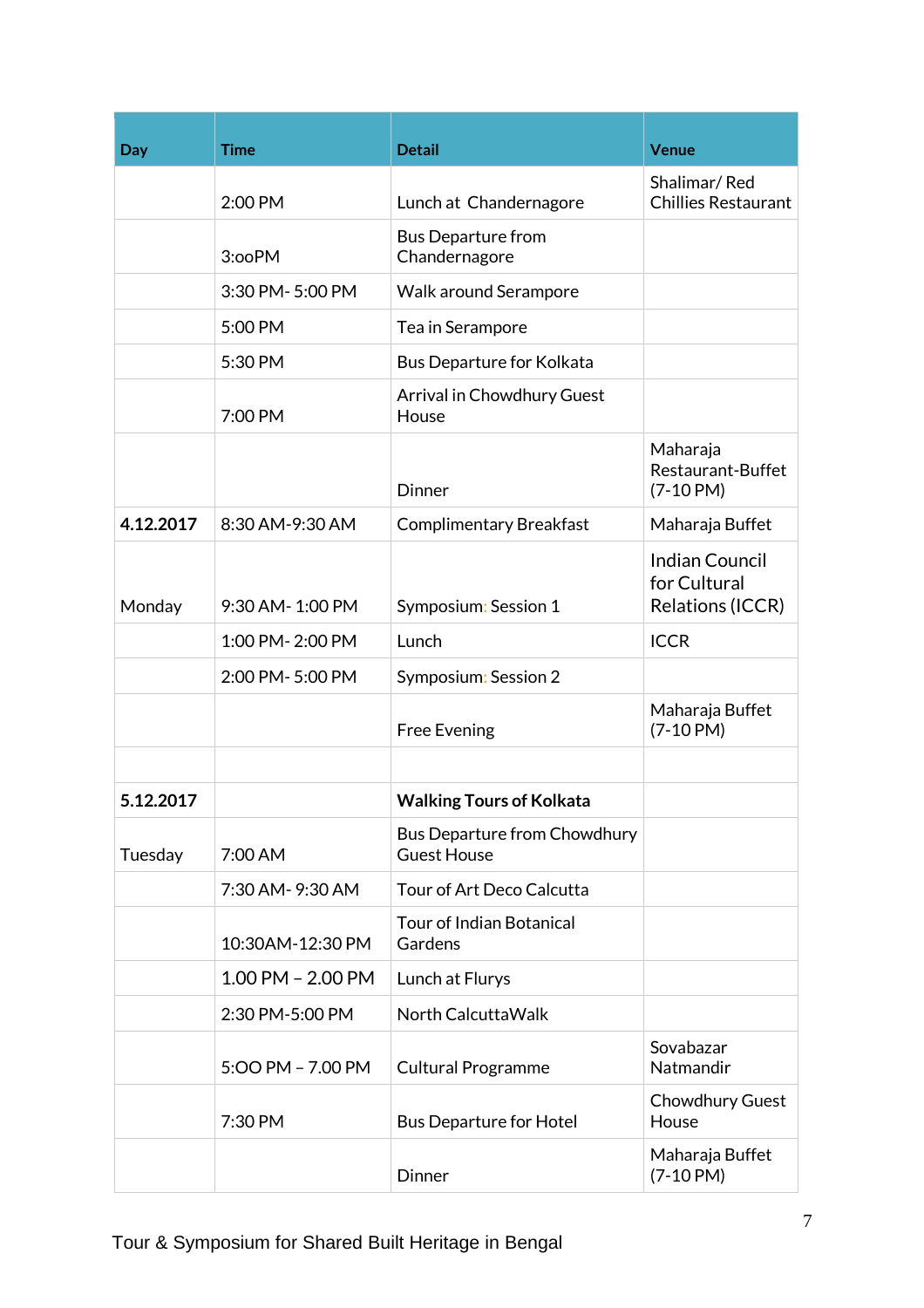| Day           | <b>Time</b>     | <b>Detail</b>                                                                        | <b>Venue</b>             |
|---------------|-----------------|--------------------------------------------------------------------------------------|--------------------------|
| 6.12.2017     |                 | <b>Trip to Murshidabad</b>                                                           |                          |
| Wednesda<br>y | 6:00 AM         | <b>Bus Departure from Hotel</b>                                                      | Chowdhury Guest<br>House |
|               | 1PM             | Arrival & Lunch                                                                      | Jain Kothi,<br>Azimganj  |
|               | 2:00 PM-3:30 PM | Azimganj Heritage Walk                                                               |                          |
|               | 3.30PM-6.30PM   | Seminar on Place-making as<br>part of "Silk River Project 2017"<br>by Kinetika UK    | Bari Kothi,<br>Azimganj  |
|               | 6.30PM-7.30PM   | Cultural Programme -<br>Presenting Bauls and Fakirs of<br>Bengal                     | Bari Kothi Ghat          |
|               | 7.30PM-9PM      | <b>Dinner Reception</b>                                                              | Bari Kothi,<br>Azimganj  |
|               | 9PM             | Departure for Hotel, The Fame                                                        | Berharampore             |
|               |                 |                                                                                      |                          |
| 7.12.2017     |                 | <b>Tour of Murshidabad and</b><br>surrounds                                          |                          |
|               | 8AM-9AM         | <b>Breakfast at Hotel</b>                                                            | Berharampore             |
|               | 9AM             | Departure for Hotel                                                                  | Berharampore             |
| Thursday      |                 | <b>Visits to Wasif</b><br>Manzil, Hazarduari Palace, Katra<br>Masjid, Katgola Palace |                          |
|               | 2PM-4PM         | Tour of & Lunch at<br>Cossimbazaar Rajbari(Roys)                                     |                          |
|               | 4:00 PM         | <b>Bus Departure from</b><br>Murshidabad                                             | For Kolkata              |
|               | 10:00 PM        | <b>Return to Hotel and Dinner</b>                                                    | Maharaja<br>Restaurant   |
|               |                 |                                                                                      |                          |
| 8.12.2017     |                 | <b>Free Day</b>                                                                      |                          |